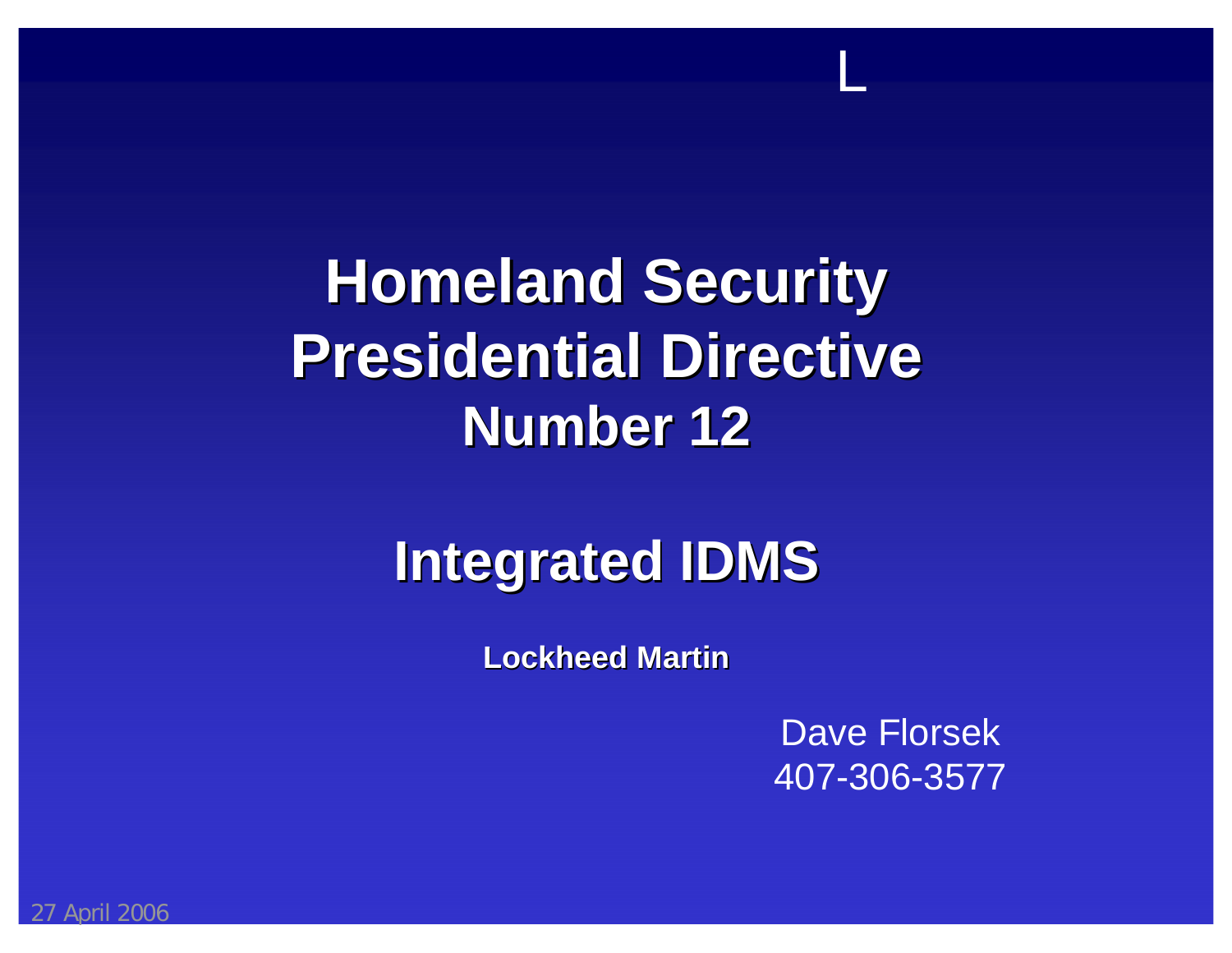#### **DHS FIPS 201 PIV2 Architecture**

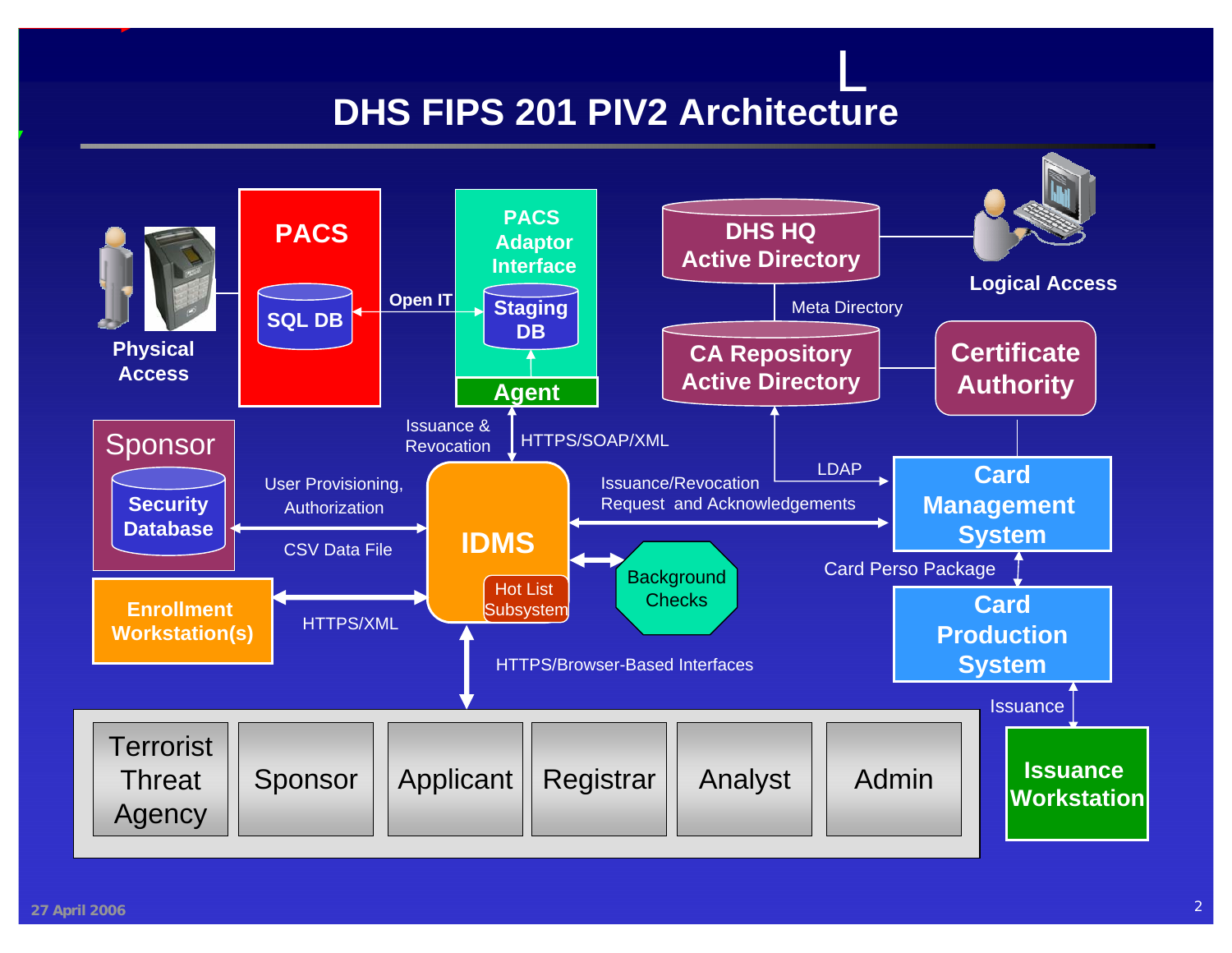#### L**Simple Component-Based Enterprise**

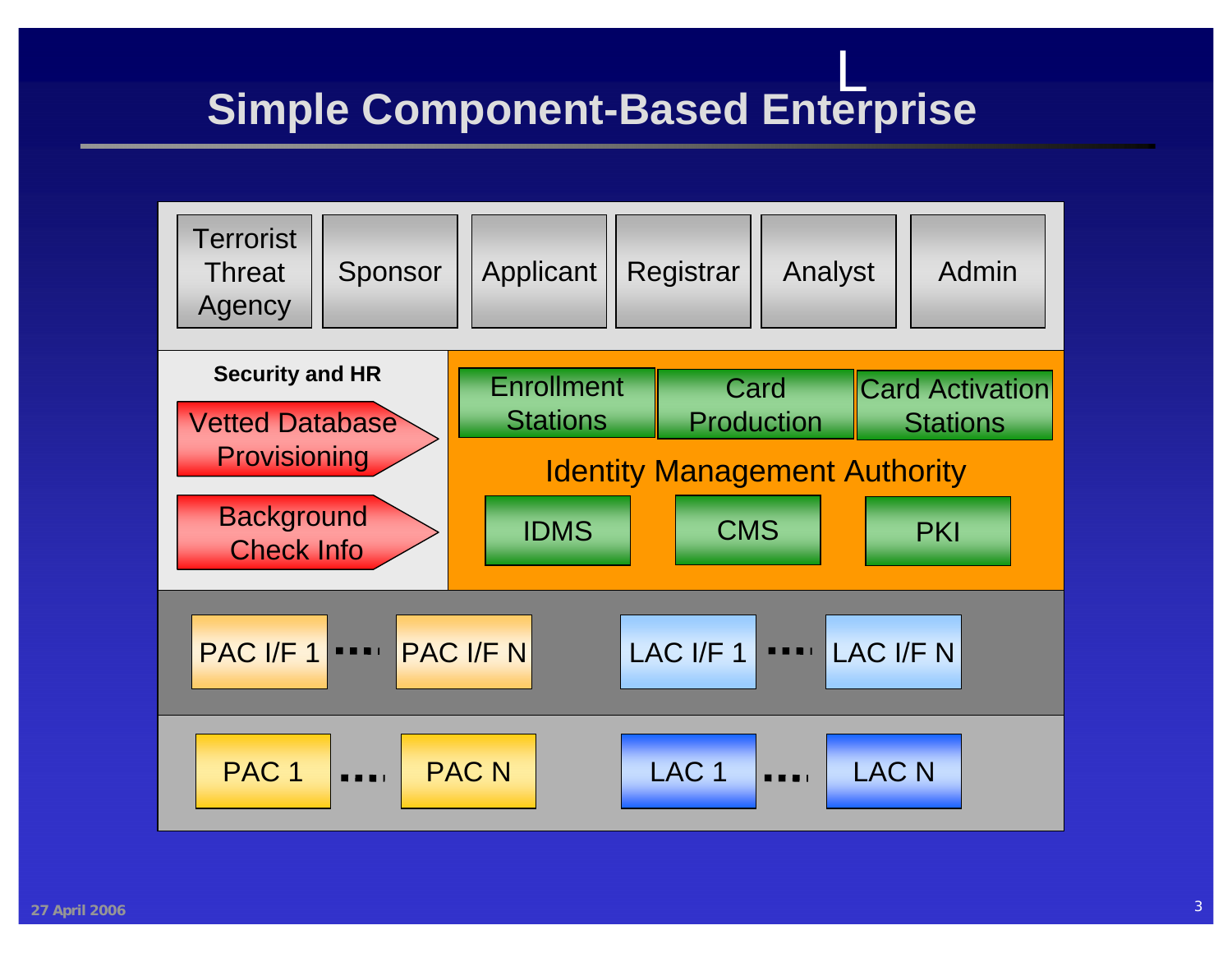## **Lockheed Martin IDMS Scope**

- п Maintains overall PIV Cardholder ID data and State of PIV issuance
- п Implements and enforces NIST SP 800-53 system security and privacy controls (Authorization, Auditing, Monitoring & Alerting, Data Integrity, Privacy)
- $\blacksquare$ Provides Workflow, Notification, and Adjudication Management
- П Provides PIV Cardholder Revocation and Hot List Management
- $\blacksquare$ Provides for Standard and Ad-Hoc Reporting
- п **Features** 
	- 10 flat segmentation and conversion of biometric images to ANSI 378 Minutia and any other specified templates
	- $\mathbf{m}$ 1:N fingerprint Credentialing Enterprise Uniqueness Check
	- $\mathbf{m}$ CHUID, GUID and FASC-N generation
	- m. SF-85/86 and NAC/NACI response document capture
	- $\mathbf{m}$  . Sponsor Provisioning Interface – IDMS provisioning and go/no-go adjudication decision interface
	- $\mathbf{m}$  . CMS Card Request and success/failure notification interface
	- $\mathbf{H}^{\prime}$ PACS to IDMS and IDMS to IDMS Interfaces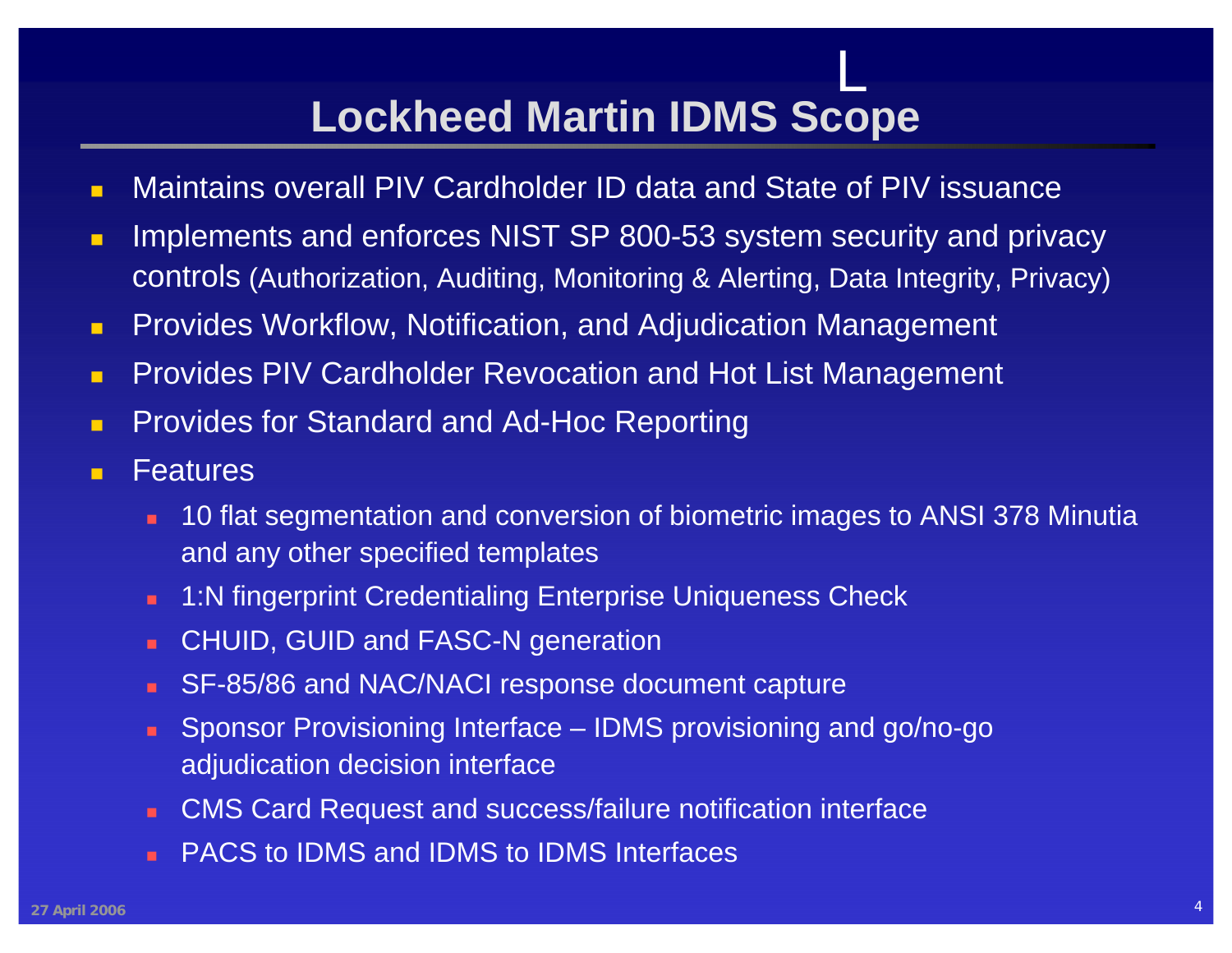## **Lockheed Martin IDMS Key Technologies**

- $\blacksquare$ IDMS is wholly compliant to all current HSPD-12 requirements
- **All interfaces use HTTPS**
- п All privacy data is explicitly encrypted
- $\blacksquare$  Sponsor and Enrollment messages are stored in original encrypted and signed form
- **Sponsors and other major entities are explicitly assigned** using Entity Registration with complete auditability and tracking including certificate provisioning
- $\blacksquare$  IDMS is designed for large-scale operation to provide built-in scalability
- **IDMS** is built over J2EE platform using a Service-Oriented **Architecture**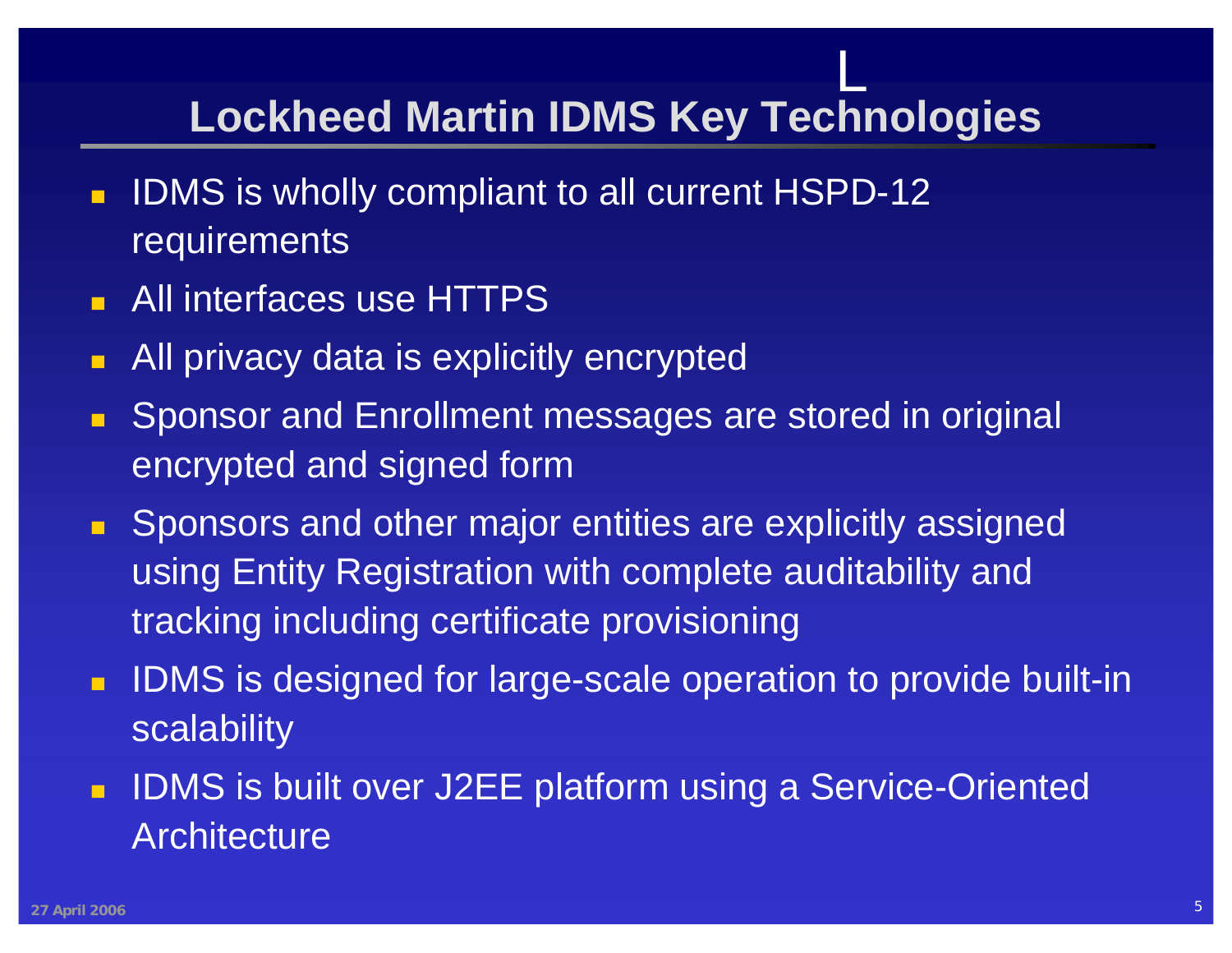### **Chain-of-Trust**

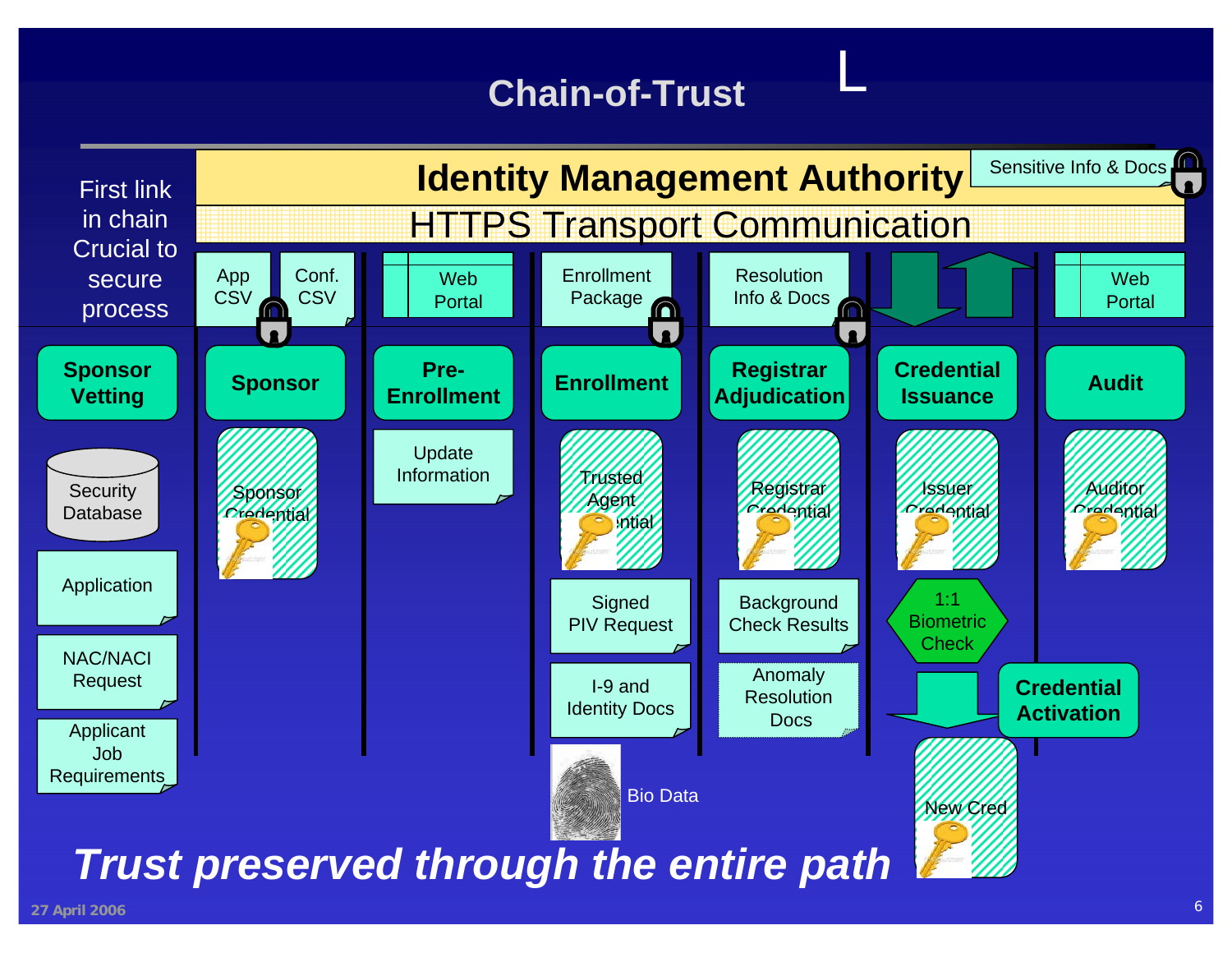#### **Lockheed Martin IDMS Enterprise Model**

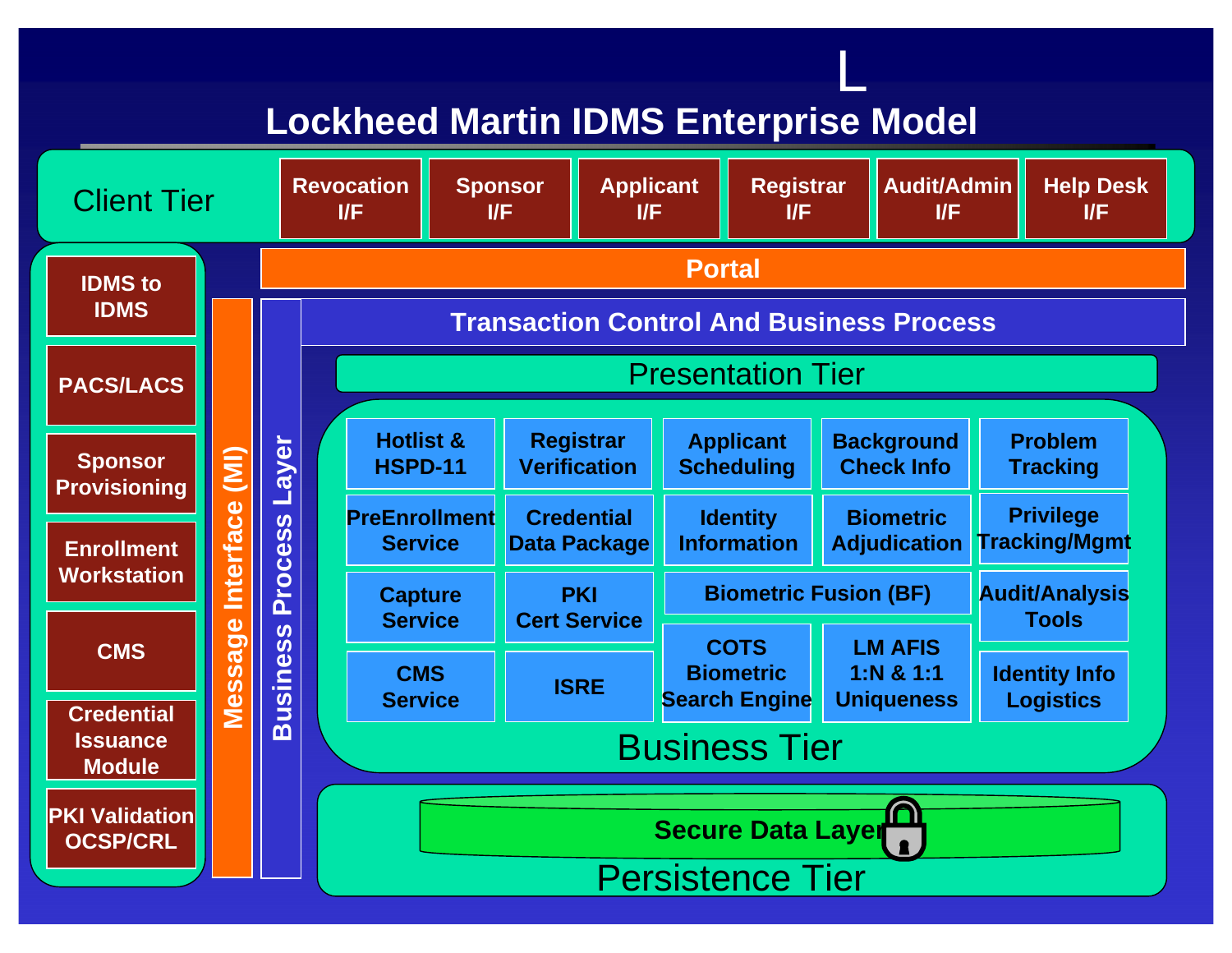#### **Major Interfaces**

## **L** User Interfaces

- $\blacksquare$ Revocation
- п Sponsor
- $\blacksquare$ Applicant
- п **Registrar**
- $\blacksquare$ **Issuer**
- $\blacksquare$ Admin
- п Auditor
- $\blacksquare$ Help Desk

#### **System Interfaces**

L

- $\blacksquare$ IDMS to IDMS
- $\blacksquare$ PACS
- п LACS
- $\blacksquare$ Sponsor Data
- $\blacksquare$ Enrollment
- $\blacksquare$ Background Check
- $\blacksquare$ CMS
- $\blacksquare$ Card Issuance
- m. PKI/OCSP/CRL

#### **IDMS must securely interface all roles and systems IDMS must securely interface all roles and systems**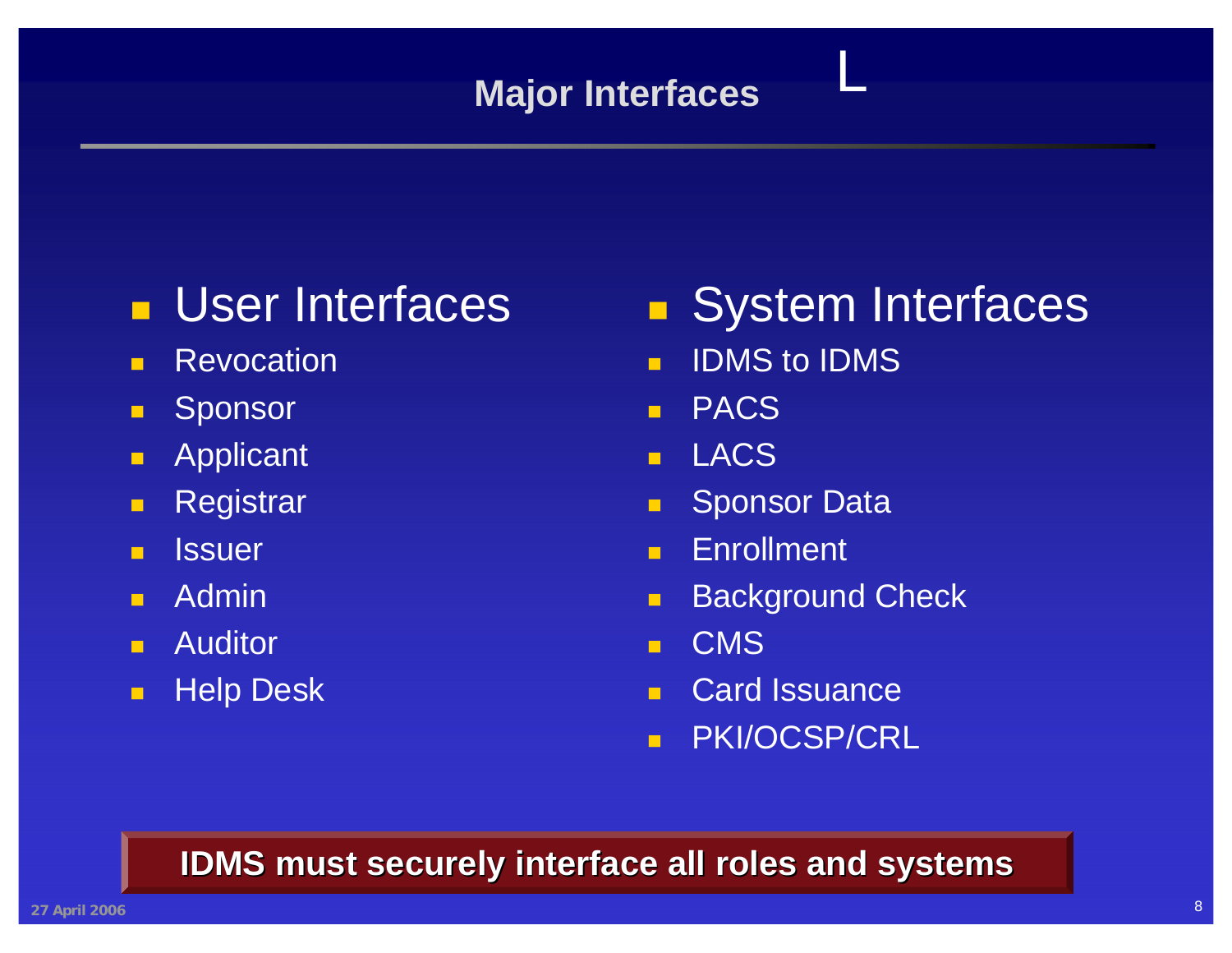### **FAQs**

L

- $\blacksquare$ How does the first Sponsor or Registrar get a card?
- п What if the Applicant has poor quality prints?
- $\blacksquare$ How do I get interoperability across PACS & LACS?
- $\blacksquare$  How do I get the highest security and interoperability across a real enterprise?
- m. How do I adjudicate thousands of Applicants in a reasonable amount of time?
- $\blacksquare$  How do I enroll in a cost-effective manner across the entire country or world?
- $\blacksquare$ How can I define a reasonable Sponsor data model?
- $\blacksquare$ What do I use instead of an SSN?

#### **Your IDMS Integrator Should Answer These Questions Your IDMS Integrator Should Answer These Questions**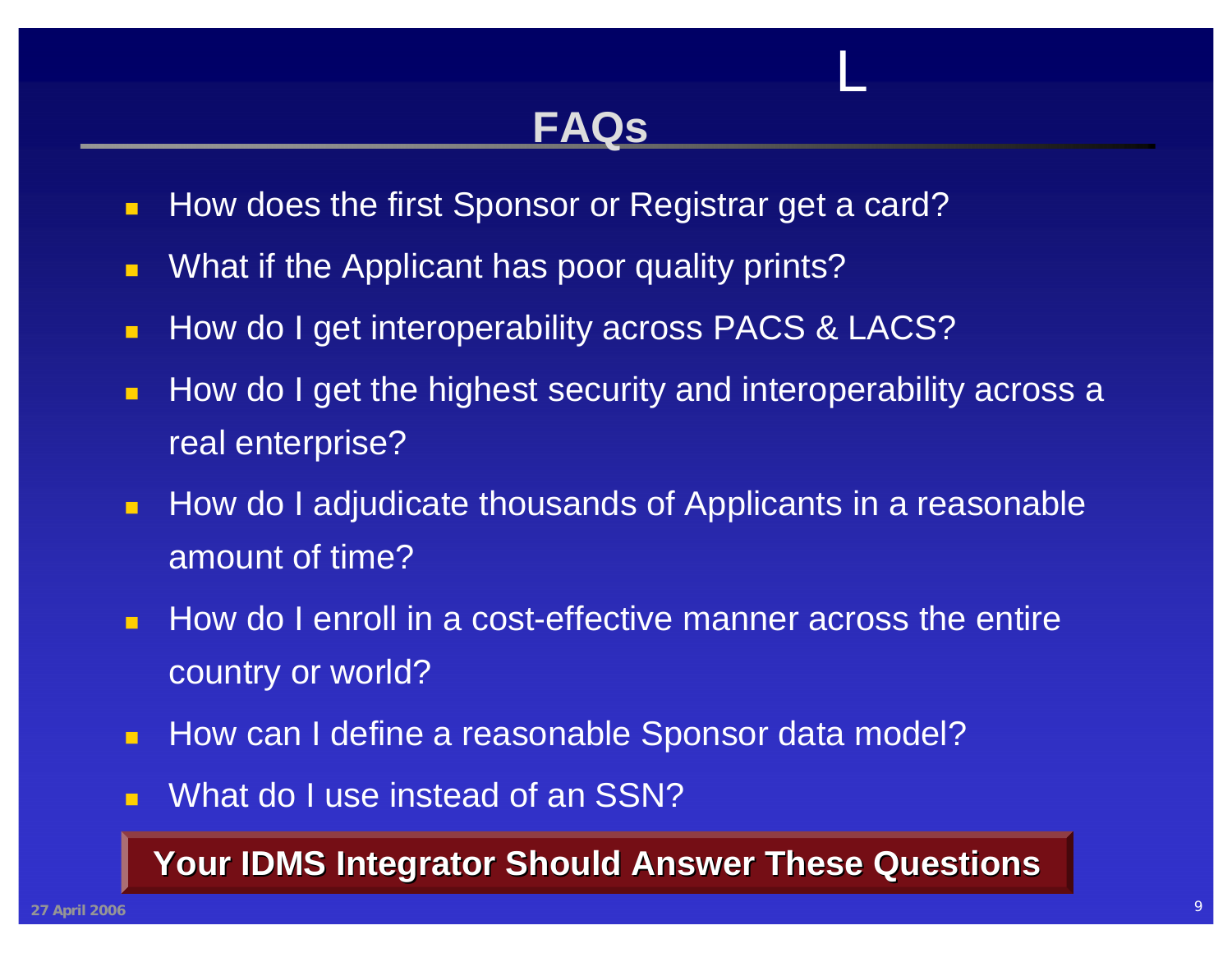L

## ■ Common CONOPS

- **Service Service Published policy standards from each Agency** 
	- **Driving down details of data usage/needs**
	- **Clearance levels**
- **Published Interface Control Documents for** each component
- **Nemorandum of Understanding for data** sharing